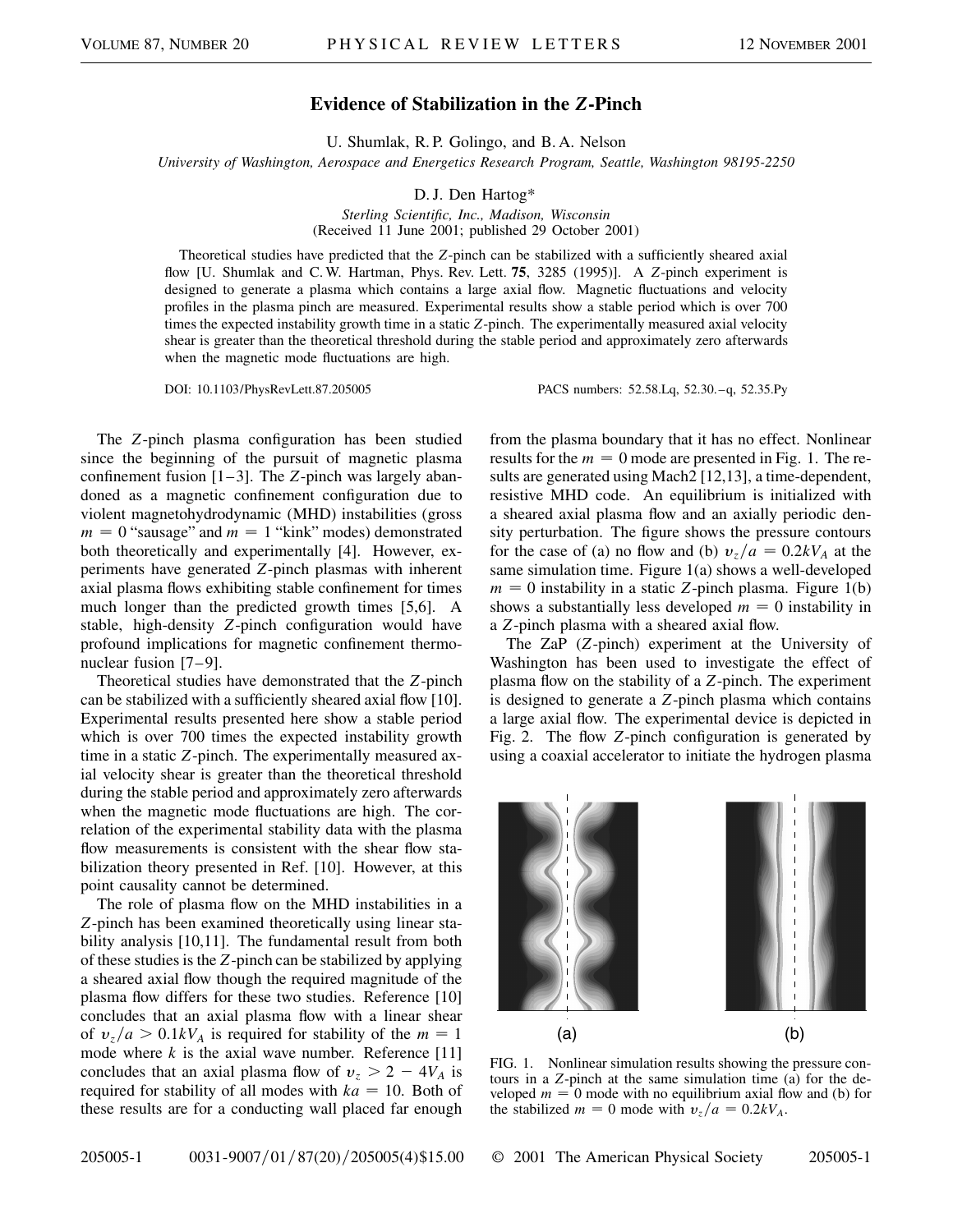

FIG. 2. Side view drawing of the ZaP experiment showing the relevant features. The solid lines indicate the electrodes and the dotted lines indicate the vacuum vessel. The top and bottom ports in the assembly region are used for spectroscopy, and the side ports are used for obtaining images from the fast framing camera and measuring density.

from puff injected neutral gas and to accelerate the plasma axially in the "acceleration region." When the plasma reaches the end of the inner electrode of the accelerator, the plasma assembles along the axis in the "assembly region." The plasma in contact with the outer electrode continues to move axially until it reaches the electrode end wall where the plasma moves radially inward to complete the pinch formation. The axial plasma flow is maintained in the pinch by inertia. Plasma is accelerated and incorporated into the pinch continually by current in the acceleration region. The plasma accelerator operates in a "quasi-steadystate" mode that has been described previously [14].

The *Z*-pinch plasma has a 50 cm length and an approximately 1 cm radius when assembled. The peak plasma current supplied from a 46 kJ capacitor bank is 275 kA and has a quarter cycle time of 30  $\mu$ sec. The experimental measurements presented in this paper are obtained at the pinch midplane as identified in Fig. 2.

The electron number density in the plasma pinch is determined from a two chord He-Ne heterodyne quadrature interferometer. One chord traverses the plasma midplane along the geometric diameter, and a second chord is parallel to and 2 cm above the first chord. The plasma density is assumed to have spatially uniform values outside and inside the pinch radius determined from optical emission and spectroscopic data. The plasma electron number density is determined to be  $10^{16} - 10^{17}$  cm<sup>-3</sup> inside the pinch.

The magnetic field measured at the outer electrode at the pinch midplane with surface mounted magnetic probes is 0.15–0.25 T. The magnetic field at the pinch radius is then 1.5–2.5 T assuming no plasma current outside of the pinch radius. The total plasma temperature  $(T_e + T_i)$ is estimated from force balance to be 150–200 eV. The ion temperature is calculated from Doppler broadening of impurity lines to be 50–80 eV.

Eight surface magnetic probes are equally spaced around the azimuth at the pinch midplane. The probes measure the azimuthal magnetic field at the surface of the outer electrode. Data from these probes are Fourier analyzed to determine the time-dependent evolution of the low order azimuthal modes  $(m = 1, 2, 3)$ . Figure 3 shows the time evolution of the  $m = 1$  and  $m = 2$  Fourier modes of the magnetic field. The average magnetic field  $B_0(t)$  of all eight probes is used to normalize the Fourier mode data at the pinch midplane. The  $m = 3$  mode (not shown in the figure) is also analyzed and is lower than the  $m = 2$  level at all times. The figure also shows the evolution of the total plasma current for reference.

The plasma arrives at the pinch midplane at approximately 18  $\mu$ sec. Magnetic mode fluctuation data before this time can be ignored and are caused by small signal noise which is amplified in the normalization procedure. After the pinch has formed the initially large fluctuation levels for both  $m = 1$  and  $m = 2$  change character for approximately 17  $\mu$ sec. The change in character is identified by lower levels and decreased frequency. The fluctuation levels then again change character, increase in magnitude and frequency, and remain until the end of the plasma pulse.

Optical emission images of the pinch midplane are obtained with a fast framing camera every 1  $\mu$ sec. The images show a stable pinch that becomes unstable to a kink



FIG. 3. Time evolution of Fourier components of the magnetic field fluctuation at the pinch midplane for  $m = 1$  and  $m = 2$ showing the quiescent period from 21 to 38  $\mu$ sec. The values are normalized to the average magnetic field value at the pinch midplane. The evolution of the total plasma current (dashed curve) is included for reference.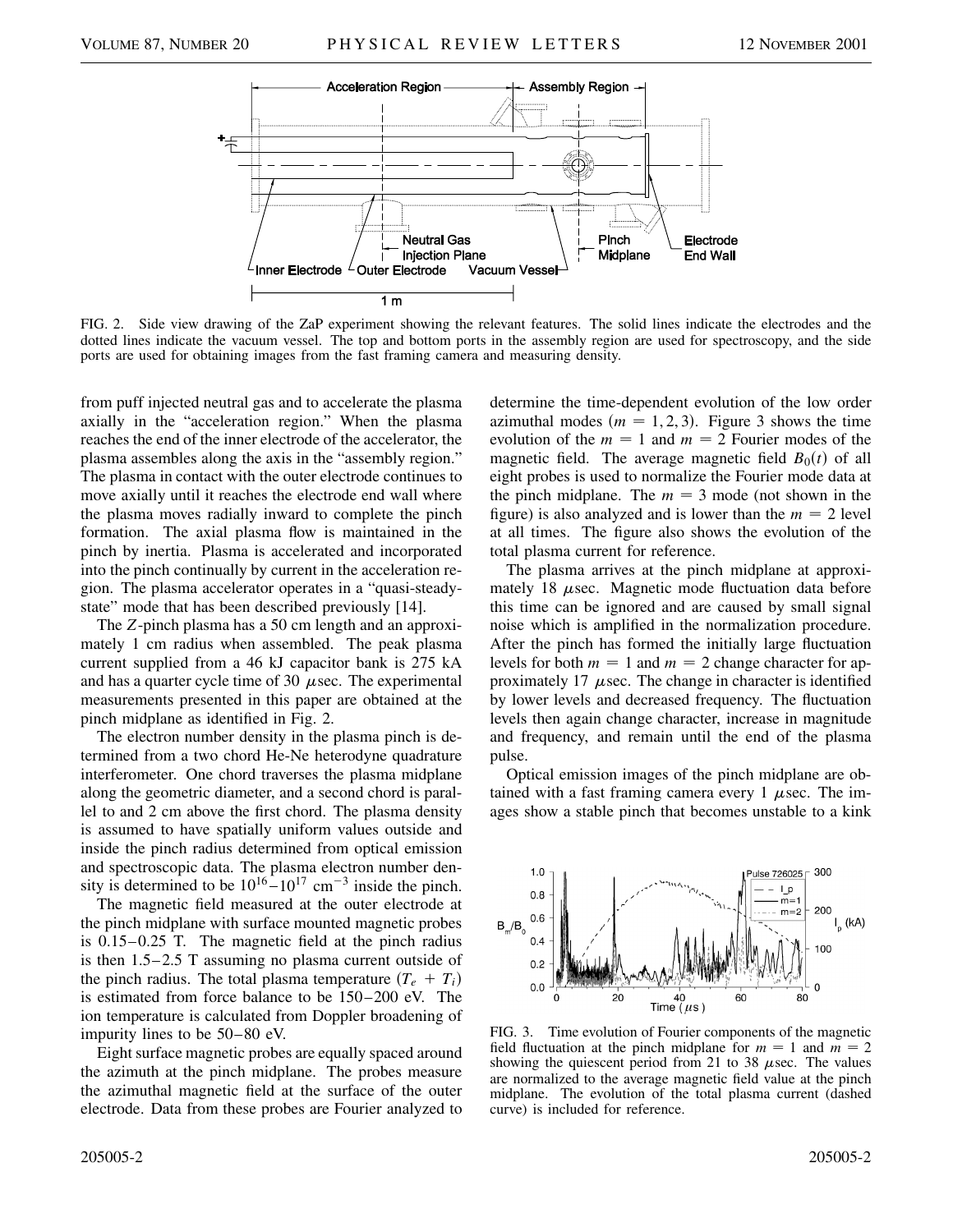mode. The timing of the stable period corresponds to the stable time shown in the magnetic data.

Plasma flow velocity profiles are determined by measuring the Doppler shift of plasma impurity lines using a 0.5 m imaging spectrometer with an intensified chargecoupled device (ICCD) detector. The ICCD camera is set to a gating time of 1  $\mu$ sec and the trigger time is varied between plasma pulses. The spectrometer images 20 spatial chords through the plasma onto the ICCD camera using telecentric viewing telescopes [15]. The telescopes are connected to the spectrometer with a fiber bundle composed of twenty fused silica fibers. The chords image 20 points spaced 1.24 mm apart along a diameter through the pinch. Optical access to the midplane is provided through radial viewports and oblique viewports positioned at a 35<sup>°</sup> angle to the plasma column, as shown in Fig. 2.

Doppler shifts are calculated by viewing the plasma through the radial viewport to locate the unshifted impurity line and then viewing the plasma through the oblique viewport. The oblique view has a directional component along the axis and, therefore, is sensitive to Doppler shifts from axial flows. Figure 4 shows the output from the ICCD spectrometer tuned to the C-III line at 229.7 nm and viewing the plasma through the oblique viewport. The trigger time for the ICCD is 30  $\mu$ sec which is during the quiescent period. (This pulse is the same presented in Fig. 3.) The data show a shift of the C-III line being emitted from the chords of the inner core of the pinch and a lesser shift of the line being emitted from the edge of the pinch.

The data are deconvolved to resolve the spatial dependence of the Doppler shift of the impurity line. The raw data are corrected to remove instrument distortions and binned into 20 nonoverlapping spatial chords. The binned data are deconvolved by assuming the plasma is uniform within 10 concentric shells. The spectral line shapes at each chord location are fit with Gaussians modified by the instrument function and account for the chord-integrated view through outer shells. The procedure is repeated beginning from each edge of the plasma. Fit parameters are the location of the plasma edge, the plasma axis location, and the emissivity, Doppler shift, and Doppler width of the emitted light at each chord location. The deconvolved velocity profile for the data shown in Fig. 4 is presented in Fig. 5. The lack of symmetry in the fitted profiles indicates a lack of symmetry in this plasma pulse. The symmetry of the deconvolved fit is sensitive to the plasma axis location. The emissivity profile (not shown) indicates the plasma has a characteristic pinch radius of approximately 1 cm and is centered in the horizontal plane with respect to the experimental geometry. The velocity profile in Fig. 5 shows a large axial velocity in the inner core of the pinch of  $10^5$  m/s and a lower value of  $4 \times 10^4$  m/s towards the edge of the pinch.

After the quiescent time the plasma flow velocity is significantly reduced. Figure 6 shows the ICCD output for the same setup as previous with a trigger time of 38  $\mu$ sec which is after the quiescent period and when the magnetic mode activity is high. The spectra for all of the spatial locations are centered on the 229.7 nm reference line in the figure. A maximum limit to the velocity is determined by fitting the chord integrated data with two Gaussian functions having equal widths which overestimates the velocity. (An accurate deconvolution is not possible without simultaneous data to identify the edge and center of the plasma.) The peaks are broader indicating random plasma motion and plasma heating due to flow stagnation on the electrode end wall, identified in Fig. 2. At a velocity of  $10^5$  m/s the plasma flows through the 50 cm assembly region in 5  $\mu$  sec.

The experimental data from the plasma optical emission and surface magnetic probes indicate the plasma, which is initially unstable during assembly, forms a stable plasma



FIG. 4. Chord-integrated C-III line (229.7 nm) emission at 30  $\mu$ sec with a 1  $\mu$ sec gate obtained with the ICCD spectrometer showing the Doppler shift of the impurity line in the core of the pinch and a smaller shift towards the edge of the plasma. The solid line is positioned at 229.7 nm for reference. (The peak signal to noise ratio of the lowest intensity chord is 15.5.)



FIG. 5. Plasma axial velocity profile based on the C-III line at 229.7 nm as a function of geometric radius showing a large axial velocity in the inner core of the pinch and a shear towards the edge of the pinch.